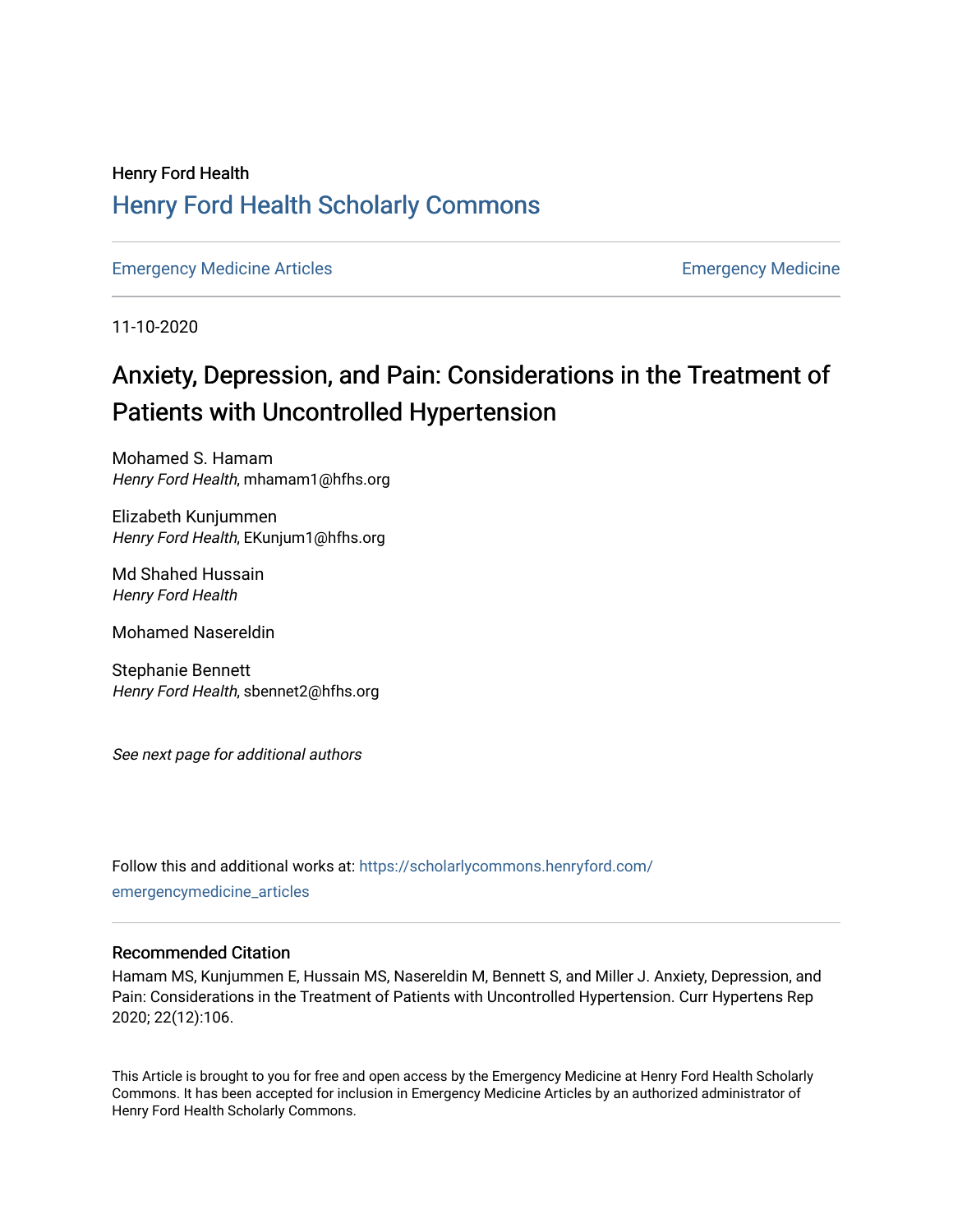## Authors

Mohamed S. Hamam, Elizabeth Kunjummen, Md Shahed Hussain, Mohamed Nasereldin, Stephanie Bennett, and Joseph B. Miller MD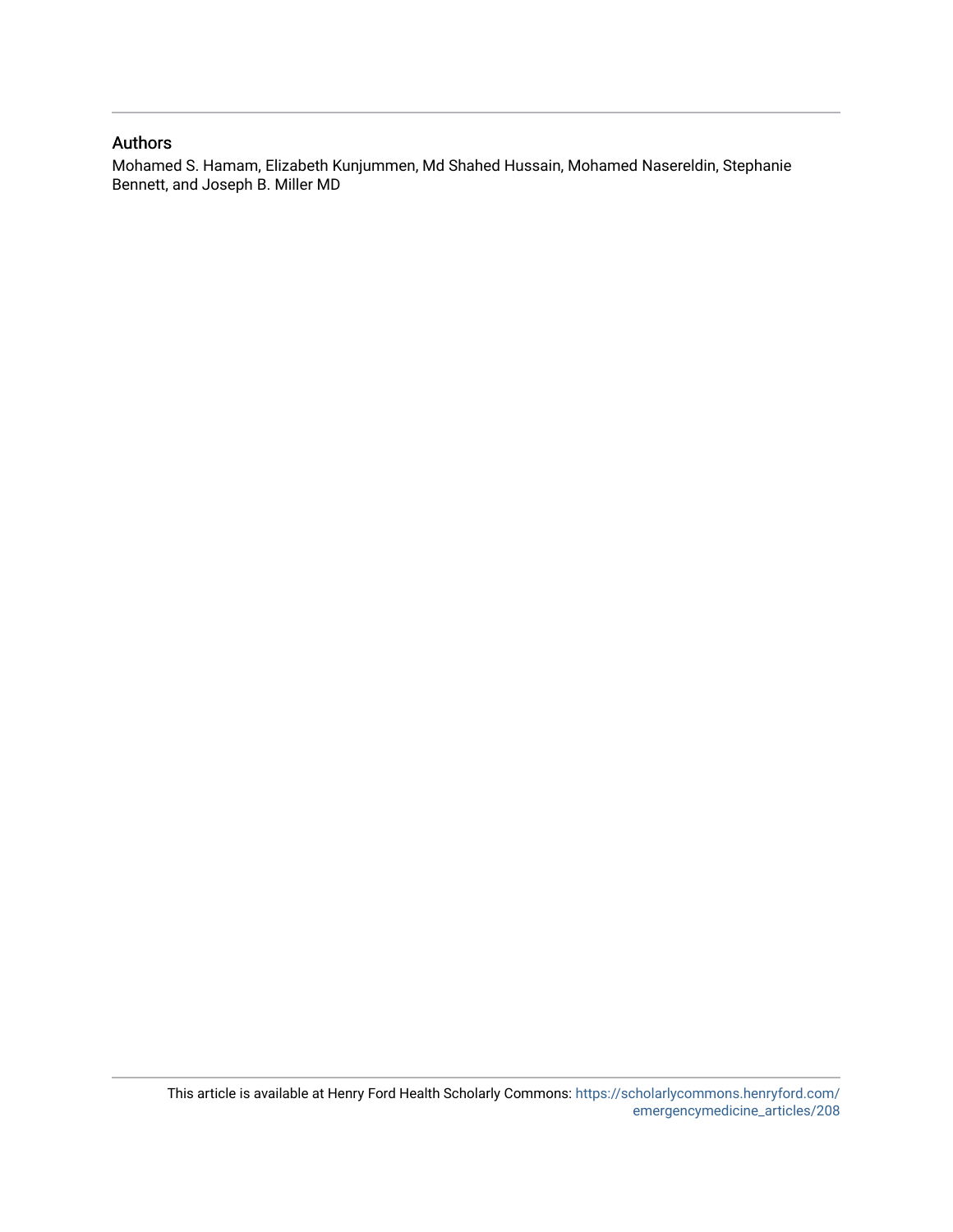HYPERTENSION AND EMERGENCY MEDICINE (T RAINER AND P LEVY, SECTION EDITORS)



## Anxiety, Depression, and Pain: Considerations in the Treatment of Patients with Uncontrolled Hypertension

Mohamed Serhan Hamam<sup>1</sup> • Elizabeth Kunjummen<sup>1</sup> • Md. Shahed Hussain<sup>1</sup> • Mohamed Nasereldin<sup>2</sup> • Stephanie Bennett<sup>1</sup> · Joseph Miller<sup>1,2</sup>

Accepted: 26 October 2020 / Published online: 10 November 2020  $\odot$  Springer Science+Business Media, LLC, part of Springer Nature 2020

#### Abstract

Purpose of Review The association between mental health, pain, and treatment-resistant hypertension is an important consideration for treating physicians. We review and discuss the connection between conditions of anxiety, depression, and chronic pain and their effect on uncontrolled hypertension.

Recent Findings There is significant co-occurrence of hypertension with anxiety, depression, and chronic pain which may lead to undertreatment of hypertension and undertreatment of the underlying mental health disorder. The association between mental health and hypertension is complex and is modulated by physiologic and environmental factors.

Summary Physicians treating patients with hypertension should be cognizant of the role anxiety, depression, and chronic pain play in treatment efficacy and compliance. Patients undergoing treatment should be screened for mental health disorders at treatment initiation and frequently thereafter to ensure optimal overall health and compliance.

Keywords Uncontrolled hypertension . Medication compliance . Anxiety . Pain . Depression

## Introduction

There has been considerable interest in the link between hypertension, anxiety, and pain in the recent literature given the significant disease burden and associated cardiovascular mortality. Approximately 45% of the adult US population live with hypertension and about 76% of those patients continue to be sub-optimally treated despite lifestyle and medication modifications [\[1](#page-7-0)••]. In addition, psychological comorbidities have been linked to worse cardiovascular outcomes [[2](#page-7-0)–[4](#page-7-0)]. With an estimated prevalence of 19.1% of the adult US population [\[5](#page-7-0)], anxiety has the potential to significantly worsen hypertension and alter disease progression.

In addition to mental health, pain and perception of pain has similarly been associated with elevated blood pressure. We provide a review of the recent literature discussing

This article is part of Topical Collection on Hypertension and Emergency Medicine

 $\boxtimes$  Joseph Miller [JMILLER6@hfhs.org](mailto:JMILLER6@hfhs.org)

<sup>1</sup> Henry Ford Hospital, Emergency Medicine, Detroit, MI 48202, USA

<sup>2</sup> Wayne State University, Detroit, MI 48202, USA

hypertension and its connection to pain and anxiety and how it relates to diagnosis, treatment, prognosis, and overall quality of life.

## Anxiety and Hypertension

Approximately 45% adults in the USA live with a diagnosis of hypertension [[1](#page-7-0)••] and approximately 19% of the adult population suffers from disorders of anxiety [[5\]](#page-7-0). Given the high prevalence of both diseases, it is important to understand the relationship between anxiety and hypertension. Data from the 2005 National Ambulatory Medical Care Survey and National Hospital Ambulatory Medical Care Survey showed that up to 32.5% of outpatients presenting for anxiety treatment had unrecognized elevated blood pressure measurements, compared to 24.6% of all ambulatory patient visits [[6](#page-7-0)].

## Relationship Between Anxiety and Hypertension

The link between hypertension, anxiety, and stress can be evident as soon as early adulthood. Sujatha et al. assessed the prevalence of prehypertension in association with stress and anxiety in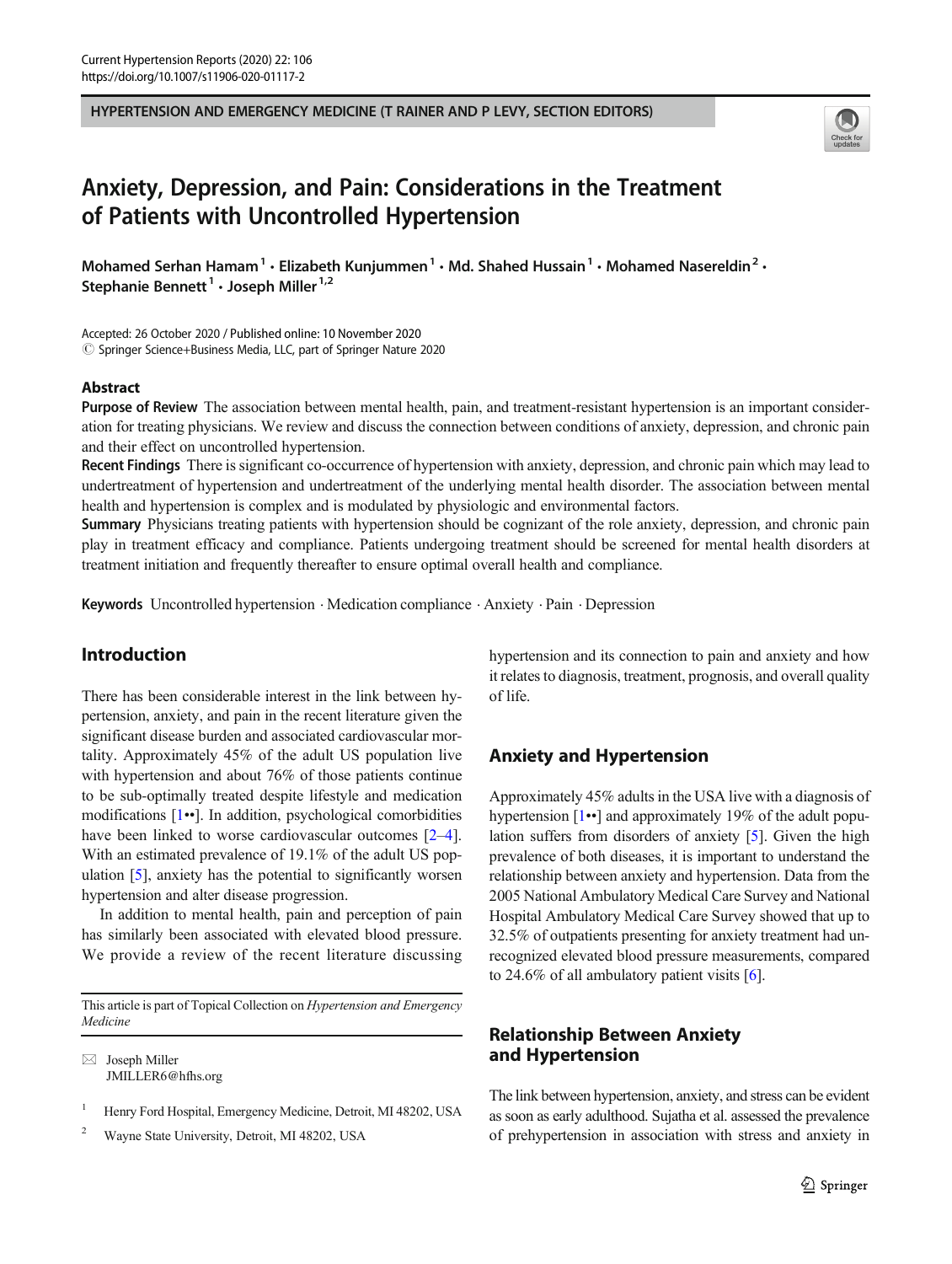college-age patients. In a cohort of 323 patients, prehypertension was highest among medical students (55.6%), more than their engineering and art major peers. Medical students also had the highest levels of anxiety (20.3%), while engineering students had a higher prevalence of stress (58.9%). Furthermore, prehypertension was 1.8 times more likely in students with anxiety and 1.4 times more likely with students with high stress [\[7\]](#page-7-0). In a different study assessing anxiety in older adults (mean age 69 years), hypertensive patients, especially those with a history of stroke and depression, were more likely to develop anxiety, suggesting that screening and early intervention for anxiety may be beneficial in older adults with hypertension [[8](#page-7-0)].

Acute stress has also been linked to elevated blood pressure. Turkish researchers collected blood pressure values 1 day before an elective cholecystectomy from 90 participants [[9](#page-7-0)]. Half of the participants were randomly selected to be shown the operating room the day before the procedure, while the rest were not. The researchers found that patients who were shown the operating room had lower blood pressure values compared to those who did not see the operating rooms until the day of surgery. The stress of the unknown played a role in increased blood pressure values prior to the procedure; previewing the operating room prior to surgery helped to alleviate stress which in turn helped to lower blood pressure measurements [\[9\]](#page-7-0).

The prevalence of hypertension in the general population is a result of modifiable (environmental factors, diet, obesity, sodium intake, and physical activity) and non-modifiable risk factors (genetic predisposition) [\[10\]](#page-7-0). Whether anxiety predisposes an individual to develop hypertension remains controversial. Recent studies show a high incidence of anxiety in patients with treatment-resistant hypertension [\[11](#page-7-0), [12](#page-7-0)•]. In addition, rates of anxiety are higher in hypertensive patients who have poor adherence to medical therapy [\[13](#page-7-0)]. Lambert et al. evaluated whether obesity and diabetes with concomitant anxiety made individuals more susceptible to the development of hypertension. They found that stress from chronic anxiety modulated a sympathetic firing pattern activating both sympathetic nervous system and hypothalamic-pituitary-adrenal axis in patients with metabolic syndrome resulting in elevated blood pressure [[14\]](#page-7-0). However, this study was limited by small sample size, and long-term sequela was not explored. In contrast, the large-scale Norwegian HUNT study compared levels of anxiety among 55,472 patients with their corresponding blood pressures and found no association between anxiety and hypertension [\[15\]](#page-7-0). Given the findings of the HUNT study, the association between anxiety and hypertension is weak.

## White Coat Hypertension and Over-/Undertreatment

White coat hypertension (WCH), which is a transient elevation in blood pressure measurements restricted to clinical settings, has a prevalence of 13–35% [\[16\]](#page-7-0). Between 1 and 5% of patients with WCH progress to clinical hypertension [\[10\]](#page-7-0). White coat hypertension may lead to overdiagnosis of hypertension and increased use of antihypertensive therapy despite the lack of association of WCH with cardiovascular disease and allcause mortality [\[10,](#page-7-0) [17](#page-7-0)]. Patients that perceived themselves as hypertensive often reported a greater degree of anxiety in the outpatient setting and showed a larger degree of WCH [\[17\]](#page-7-0). Nevertheless, Murata et al. [\[18](#page-7-0)] found that WCH was not associated with anxiety after controlling for confounding variables and that WCH in healthy normotensive elderly patients could reflect a decrease in endothelial function rather than anxiety.

Despite the challenges WCH presents, the American College of Cardiology (ACC) and the American Heart Association (AHA) recommend utilizing ambulatory blood pressure monitoring (ABPM), supplemented with home blood pressure measurements (HBPM), to more accurately delineate hypertension from WCH, better predict cardiovascular disease risk, and guide therapy [\[10](#page-7-0)].

## Effect of Anxiety on Circadian Rhythm and Hypertension

Anxiety has a significant effect on quality of life, both physiological through sympathetic arousal and circulating catecholamines and behavioral responses such as increased eating, alcohol consumption, or smoking. Anxiety may also play a role in developing circadian abnormalities [\[2\]](#page-7-0). Özpelit et al. [\[2](#page-7-0)] found that anxious patients were more likely to experience diurnal hypertension, with a lack of blood pressure dip during the night and elevated blood pressure readings in the morning. Furthermore, hypertensive patients with disrupted circadian rhythm were found to have increased circulating inflammatory markers and decreased vagal modulation of blood pressure upon awakening [[19\]](#page-7-0).

#### Depression and Hypertension

Several studies have shown an association between depression and hypertension. While the Norwegian HUNT study did not find an association between anxiety and hypertension, there was a positive relationship between depressive symptoms and multi-drug antihypertensive medication regimens. This study suggested that poor antihypertensive treatment adherence potentially leads to polypharmacy in patients with depression [\[15\]](#page-7-0). Studies from Nigeria, Ghana, and Pakistan have shown the prevalence of depression among hypertensive patients to be between 26 and 42% [[20,](#page-7-0) [21](#page-7-0)]. In a large Finland study of 4450 patients, depression was found to be present in 14.1% of patients diagnosed with hypertension (as compared to 8.7% of patients without hypertension) [[22\]](#page-7-0). Depressed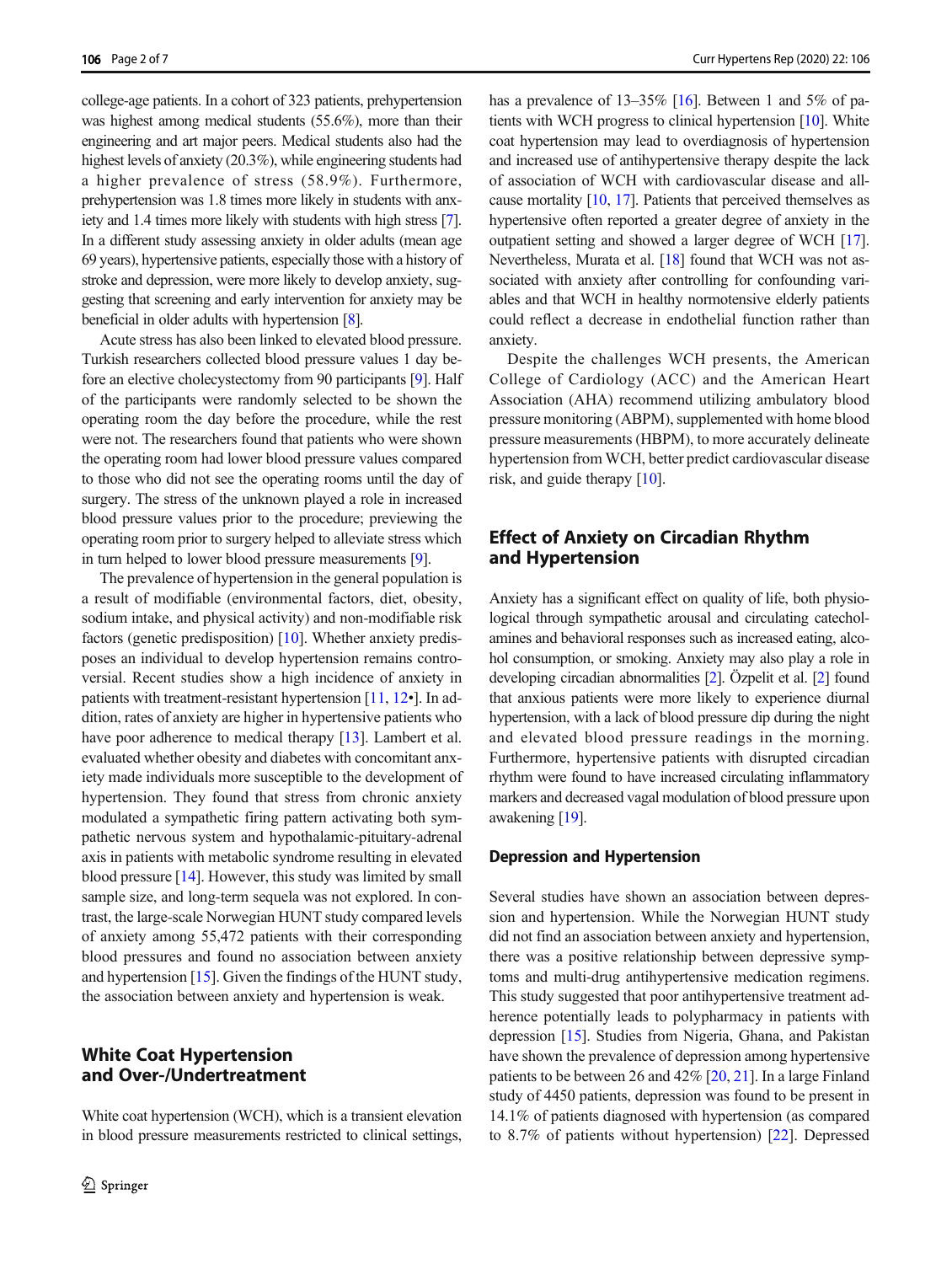patients had 1.4 times higher likelihood of having hypertension, and reported stress similarly increased the likelihood of hypertension by 1.4 times [\[21](#page-7-0)]. In a study assessing risk factors for developing depression in patients with hypertension, Rantanen et al. [\[22\]](#page-7-0) identified female gender, excess alcohol use, elevated body mass index, smoking, and low physical activity as risk factors.

The link between depression and increased rates of hypertension has also been explored using physiological scales. Peng et al. [\[23\]](#page-7-0) found a significant relationship between depression, arterial stiffness, and hypertension in a study conducted in China. Patients had brachial-ankle pulse wave velocities (baPWV) measured to determine arterial stiffness. Patients with depressive symptoms were found to have increased baPWV when controlling for confounding variables. They concluded that the degree of depressive symptoms was independently associated with arterial stiffness [[23](#page-7-0)].

Antidepressant therapy is also independently associated with elevated blood pressures. The National Study of Adolescent to Adult Health (ADD Health) is a longitudinal study that followed 20,745 teenagers to adulthood. The study, which included 11,183 final participants, concluded that antidepressant use was associated with hypertension and that men on antidepressants had a greater likelihood of having elevated blood pressure versus men not taking antidepressants. There was no association among women taking antidepressants and having hypertension [\[24\]](#page-7-0). The study also found that use of antidepressants led to an average increase of 1.6 mmHg diastolic blood pressure levels without any increase in systolic blood pressure levels. This study questions whether depression itself leads to elevated blood pressures or treatment of depression causes elevation in blood pressure [\[24\]](#page-7-0), a question that remains unanswered in the current literature.

## Effect of Psychiatric Illness on Perceptions of Blood Pressure Control/Barriers to Treatment

Medication adherence to lower blood pressures to goal are important in preventing development of cardiovascular and end-organ complications which can become difficult with multiple comorbidities including psychiatric illness. The Framingham Heart Study examined risk factors for medication adherence and suggested that depressive symptoms may act as a barrier to medication adherence, which exacerbates cardiovascular disease risk factors, including hypertension, in older adults [\[25](#page-7-0)•]. Additionally, in a retrospective cohort analysis of 431,591 patients, factors that included chronic mental illness and adherence to psychiatric medications predicted ad-herence to antihypertensive therapy [\[26\]](#page-7-0).

Additionally, patients with chronic medical conditions such as hypertension can develop negative emotions leading to anxiety, stress, and depression and these patients exhibit a higher likelihood of medication non-compliance [[27](#page-7-0)].

#### Pain and Hypertension

In addition to psychiatric illness, hypertension has been shown to be more prevalent in individuals with persistent pain as compared to those in the general community [[28\]](#page-7-0). Giummarra et al. [\[28](#page-7-0)] performed a registry-based study of 40,000 individuals reporting persistent non-cancer pain registered to the electronic Persistent Pain Outcomes Collaboration (ePPOC) registry in Australia. Compared with the general and primary care Australian population, hypertension was found to be more prevalent in patients in the ePPOC cohort. When adjusted for age, hypertension prevalence was 1.7 times more prevalent in the ePPOC pain cohort [\[28](#page-7-0)]. Sub-analysis of the ePPOC cohort did not find correlation between hypertension and quality of life components of chronic pain severity such as widespread pain, interference with daily living, or frequency of pain catastrophizing [[28\]](#page-7-0).

Elevated blood pressure in the presence of acute or chronic pain has been evaluated. Frequently, elevated blood pressures in the Emergency Department (ED) are disregarded in the setting of acute pain [[29](#page-7-0)••]. Poon et al. [[29](#page-7-0)••] evaluated the relationship between ED blood pressure and follow up blood pressure readings for 1 year after ED visit. After analyzing data from 8150 patients, they found no evidence that high blood pressure in the ED is attributable to pain. They also found that patients with elevated BP in the ED, regardless of chief complaint, including pain-related complaints, were associated with elevated blood pressures after the ED visit [\[29](#page-7-0)••]. This highlights the need for follow-up and close blood pressure monitoring and treatment after ED visits in patients with elevated ED blood pressures.

Several studies have evaluated the physiological link be-tween pain and hypertension [\[30](#page-8-0)–[34](#page-8-0)]. These effects can be distinguished between individuals suffering acute or chronic pain. In the acute pain response, a nociceptive stimulus activates the sympathetic nervous system and the hypothalamic-pituitaryadrenal axis which compounds the sympathetic response leading to adrenergic and cardiovascular responses directly elevating blood pressure [\[35](#page-8-0)•].

#### Altered Pain Perception in the Hypertensive Patient

Elevated blood pressure has been associated with downregulation of the pain response, termed the hypertensionhypoalgesia response [[36](#page-8-0)]. There are two proposed mechanisms for the hypertension-hypoalgesia response. The first is baroreceptor-mediated reduction of cerebral arousal, with the nucleus of the solitary tract proposed as a link between the vagus nerve and spinal dorsal column [\[36\]](#page-8-0). This was described in an animal model where rats showed decreased running to avoid noxious stimuli with phenylephrine infusions rather than with saline, and this effect was abolished with denervated baroreceptors [[37\]](#page-8-0). In an alternative mechanism, opioid systems are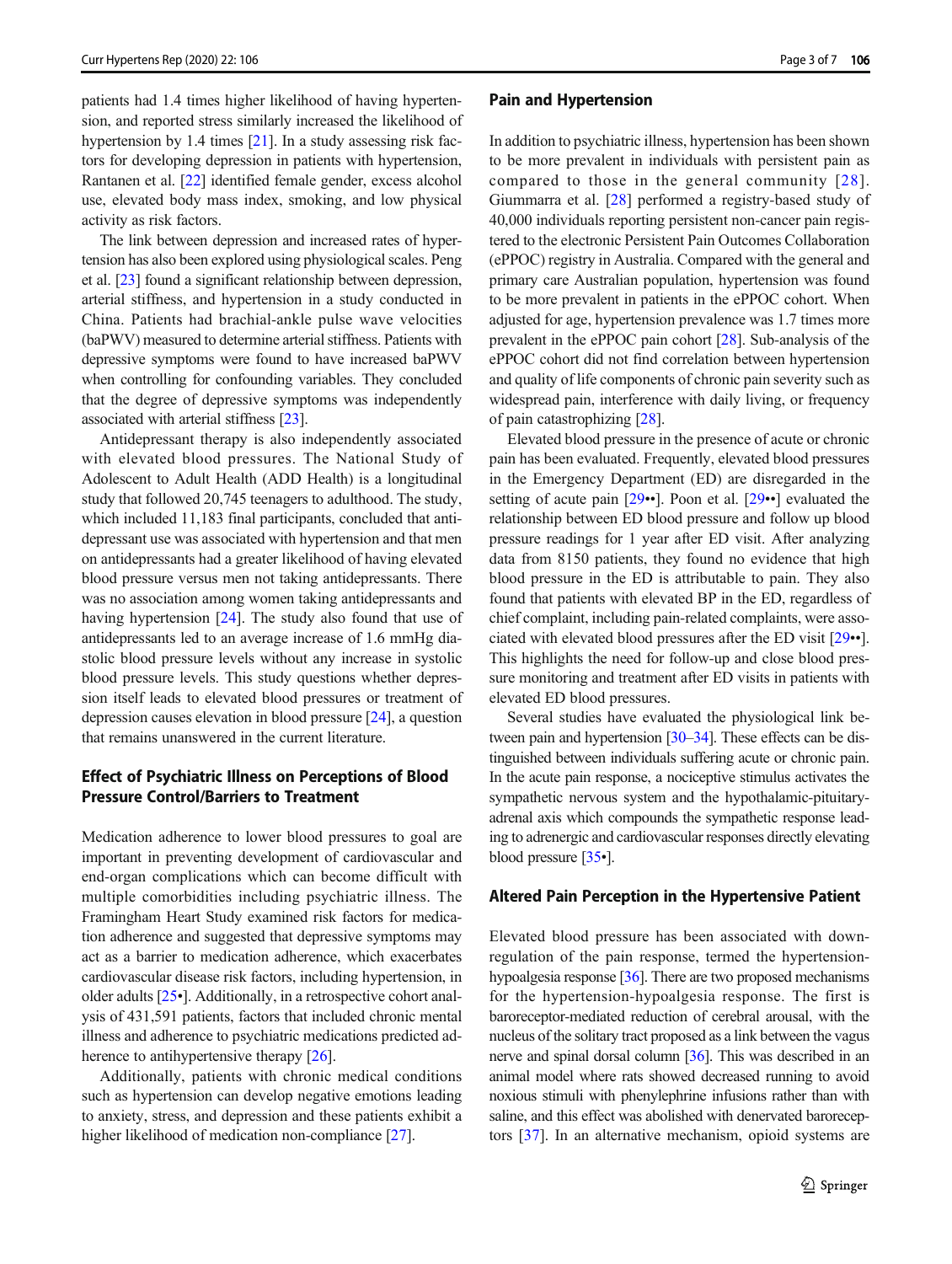theorized to contribute to the hypertension-hypoalgesia phenomenon. Reduced pain sensitivity in hypertensive rats was found to be pharmacologically reversible with opioid receptor inhibitors [[38](#page-8-0)]. Human studies have attempted to demonstrate opioid system mechanisms without success [\[31,](#page-8-0) [32,](#page-8-0) [39](#page-8-0)].

Further work done by Guasti et al. has confirmed changes in pain perception in patients with hypertension. Researchers randomized known hypertensive patients to angiotensin converting enzyme inhibitor therapy and compared hypoalgesic effects in pain perception [\[40](#page-8-0)]. Untreated hypertensives showed reduced perception to painful stimuli compared with normotensives [\[40\]](#page-8-0). This effect was found both with the ACE inhibitor and enalapril, and with the angiotensin receptor blocker, losartan.

## Chronic Pain and the Hypertension-Hypoalgesia Response

The hypertension-hypoalgesia response is dysregulated in patients suffering from chronic pain. Chronic pain patients are known to exhibit wind-up, or frequency-dependent increase in afferent nociceptive fiber stimulation of spinal cord neurons [\[41\]](#page-8-0). Chung et al. tested resting blood pressure and baroreflex activity effect on wind-up in health controls as compared to chronic pain patients. Their findings confirmed higher resting systolic blood pressure and baroreceptor sensitivity to be associated with lower wind-up, and found this pathway was altered in individuals with chronic pain [[41](#page-8-0)]. Similar findings were noted in the Tromso study [\[42\]](#page-8-0). This confirmed the link between chronic pain and impaired cardiovascular regulation, with chronic pain groups displaying lower heart rate variation and lower baroreflex sensitivity than pain free controls [[42\]](#page-8-0). Disrupted autonomic balance and decreased parasympathetic tone is proposed by Tracy et al. [\[43](#page-8-0)] in meta-analytic work for decreased heart rate variability in chronic pain patients. This meta-analysis reviewed 26 studies on the subject of heart rate variation and confirmed a moderate to large decrease in heart rate variability [[43](#page-8-0)]. Further work could be done to directly connect these findings to the abolition of the hypertensionhypoalgesia response seen in individuals with chronic pain.

The differences among patients experiencing acute versus chronic pain may be due to diminished endogenous opioid levels found in chronic pain patients [[44](#page-8-0)]. Subsequent work by Bruehl et al. [[32](#page-8-0)] suggested an inverse relationship between blood pressure and pain sensitivity in pain free subjects, and found that this was not affected by opioid blockade administration. When low back pain subjects were included in the analyses, the relationships between blood pressure and pain ratings became positive rather than negative, consistent with suspected dysregulation of cardiovascular and pain regulatory systems in chronic pain [[32](#page-8-0)]. Further work by Ring et al. [\[31](#page-8-0)] used a double-blind placebo-controlled study to compare naltrexone versus placebo on electrocutaneous pain. Hypertensive patients experienced less pain than normotensive patients, but this effect

was not moderated by naltrexone [[31](#page-8-0)]. Parallel work compared effects of naltrexone and placebo on cold and ischemic pain in patients newly diagnosed with essential hypertension performing cold pressor and forearm ischemia tasks. This again showed no moderation of pain and pressor responses with opioid receptor blockade [[45](#page-8-0)].

#### Non-Pharmacologic Treatment Strategies for Patients with Uncontrolled Hypertension

Mental health disorders and chronic pain can lead to uncontrolled hypertension either due to medication non-compliance, underdiagnosis, or lack of addressing hypertension in psychiatric health visits. In addition to standard pharmacologic therapy, patients with chronic mental health disorders or chronic pain may benefit from non-traditional treatment strategies as adjuncts to control blood pressure.

Regular exercise has shown to help pain scores which may also be beneficial to improve blood pressure. In a small casecontrol study evaluating 53 patients, Kruk and Nowicki tested how regular exercise affects pain scores, anxiety, and depres-sion in patients with treatment-resistant hypertension [\[46](#page-8-0)••]. Patients who underwent regular exercise saw a statistically significant reduction in patient pain scores, depression scores, and anxiety scores. While not powered or the primary aim of the study, they also noted a correlation between reduction in pain score and reduction in nocturnal systolic blood pressure, heart rate, and anxiety levels [\[46](#page-8-0)••].

Wang et al. [\[47\]](#page-8-0) evaluated the effect of mind sound resonance technique (MSRT), a yoga-based relaxation technique, on blood pressure, heart rate, and anxiety in individuals with hypertension. Thirty patients attended two 30-min yoga sessions on consecutive days, one for MSRT and one for supine relaxation. Systolic and diastolic blood pressure measurements, heart rate, and anxiety scores were measured before and after the two sessions. Both groups saw a reduction in heart rate and anxiety immediately afterwards, but patients practicing MSRT experienced reduction in systolic and diastolic blood pressures. Although limited, the study suggests that regular yoga activity may be one modality to help reduce both blood pressure and anxiety [[47\]](#page-8-0). Further studies and meta-analysis have also demonstrated blood pressure improvement with yoga, although its effects are modest [[48](#page-8-0)].

Deep breathing and relaxation techniques have also shown promise at reducing blood pressure. Jefferson studied the effects of combined diaphragmatic breathing with therapeutic massage on blood pressure, stress, and anxiety in hypertensive African American females [\[49](#page-8-0)]. After 1 week, there was statistically significant reduction in anxiety/pain surveys as well as reduction in systolic and diastolic blood pressure measurements [\[49\]](#page-8-0).

Acupuncture therapy for hypertension has also been evaluated. The study by Li et al. revealed that patients undergoing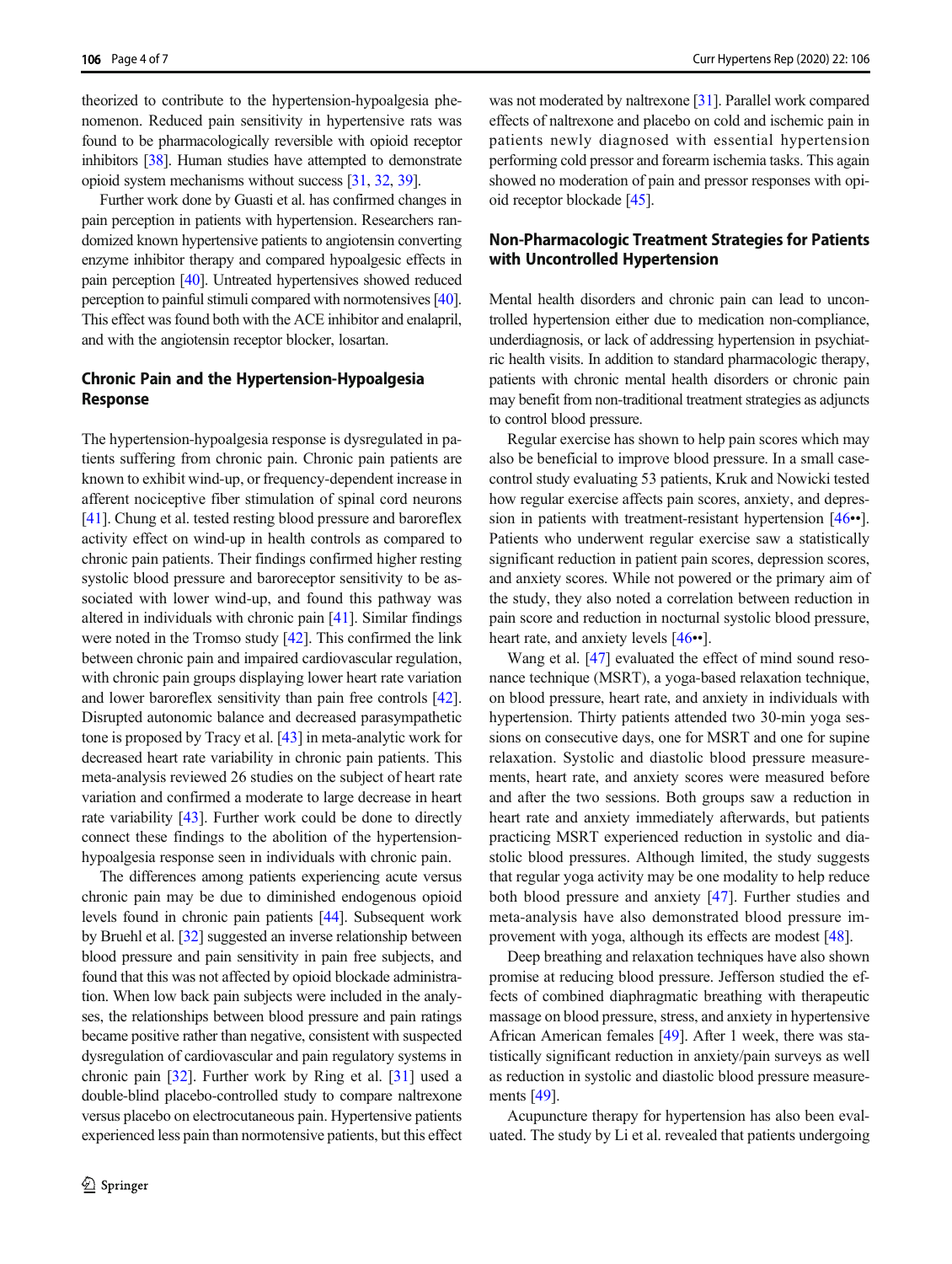auricular point therapy and relaxation techniques had a reduction in blood pressure and anxiety scores after 2 weeks of intervention [[50](#page-8-0)]. However, these effects do not appear to be sustained. A Cochrane review evaluating the effects of acupuncture on blood pressure measurements showed no evidence for sustained blood pressure lowering effect after evaluating data from 22 randomized control trials [[51](#page-8-0)].

## **Conclusions**

The connection between hypertension, mental health, and chronic pain is complex and when present lead to treatmentresistant hypertension, medication non-compliance, and worse outcomes. Clinicians should be cognizant of the relationship between mental health, pain, and hypertension when initiating treatment (Fig. 1). A thorough history with particular attention to anxiety, depressive symptoms, comorbid conditions, and pain should be elucidated both at diagnosis and treatment initiation, and during follow-up visits for hypertension

management in the primary care setting. In addition to goldstandard pharmacological therapy, non-traditional therapies at reducing stress, anxiety, and depression should be considered for treatment-resistant hypertension. Compliance and barriers to medication compliance should also be addressed.

Addressing anxiety during these visits may also lead to improved quality of life for patients [\[52](#page-8-0)]. Overall, studies assessing the relationship between anxiety, depression, and hypertension stress the importance of addressing anxiety and other mental disorders in hypertension patients in an attempt to guide medical therapy, enhance medication compliance, and better control blood pressure [\[13\]](#page-7-0).

#### Compliance with Ethical Standards

Conflict of Interest The authors declare no conflicts of interest relevant to this manuscript.

Human and Animal Rights and Informed Consent This article does not contain any studies with human or animal subjects performed by any of the authors.

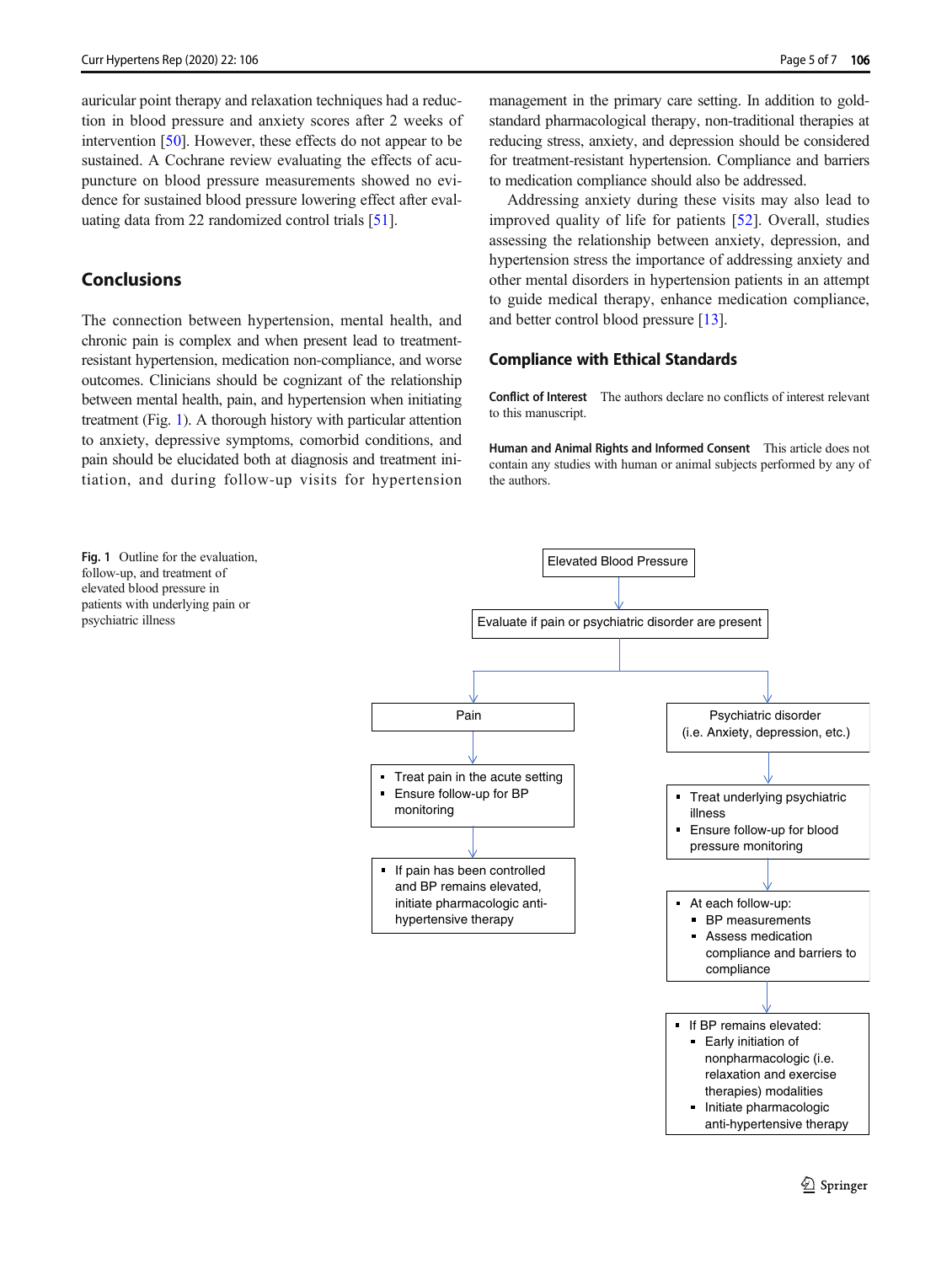## <span id="page-7-0"></span>References

Papers of particular interest, published recently, have been highlighted as:

- Of importance
- •• Of major importance
- 1.•• Centers for Disease Control and Prevention (CDC). Hypertension cascade: hypertension prevalence, treatment and control estimates among US adults aged 18 years and older applying the criteria from the American College of Cardiology and American Heart Association's 2017 Hypertension Guideline—NHANES 2013– 2016. Atlanta, GA: US Department of Health and Human Services; 2019 [cited 2020 May 8]. Available from: [https://millionhearts.hhs.](https://millionhearts.hhs.gov/data-eports/hypertension-revalence.html) [gov/data-reports/hypertension-prevalence.html.](https://millionhearts.hhs.gov/data-eports/hypertension-revalence.html) Accessed 7 Nov 2020. This report shows a break down in treatment modalities for American patients with hypertension and the large proportion of those patients who continue to have uncontrolled hypertension according the American College of Cardiology and American Heart Association's (ACC/AHA) 2017 hypertension clinical practice guidelines.
- 2. Özpelit ME, Özpelit E, Doğan NB, Pekel N, Ozyurtlu F, Yılmaz A, et al. Impact of anxiety level on circadian rhythm of blood pressure in hypertensive patients. Int J Clin Exp Med. 2015;8(9):16252–8.
- 3. Roest AM, Martens EJ, de Jonge P, Denollet J. Anxiety and risk of incident coronary heart disease: a meta-analysis. J Am Coll Cardiol. 2010;56(1):38–46.
- 4. Nicholson A, Kuper H, Hemingway H. Depression as an aetiologic and prognostic factor in coronary heart disease: a meta-analysis of 6362 events among 146 538 participants in 54 observational studies. Eur Heart J. 2006;27(23):2763–74.
- 5. Kessler RC, Chiu WT, Demler O, Merikangas KR, Walters EE. Prevalence, severity, and comorbidity of 12-month DSM-IV disorders in the National Comorbidity Survey Replication. Arch Gen Psychiatry. 2005;62(6):617–27.
- 6. Player MS, Mainous AG, Carnemolla M. Anxiety and unrecognized high blood pressure in U.S. ambulatory care settings: an analysis of the 2005 National Ambulatory Medical Care Survey and the National Hospital Ambulatory Medical Care Survey. Int J Psychiatry Med. 2008;38(1):91–101.
- 7. Abeetha S, Sureka V, Brinda S, Ganesh M, Olickel J, Sujatha S. Prevalence of prehypertension and its association with levels of stress and anxiety among students of various disciplines in Chennai - a cross-sectional study. Natl J Physiol Pharm Pharmacol. 2018;8(9):1.
- 8. Ismail Z, Mohamad M, Isa MR, Fadzil MA, Yassin SM, Ma KT, et al. Factors associated with anxiety among elderly hypertensive in primary care setting. J Ment Health. 2015;24(1):29–32.
- Yuzkat N, Soyalp C, Turk O, Keskin S, Gulhas N. Effects of showing the operating room on preoperative anxiety and hemodynamics among patients with hypertension: A randomized controlled trial. Clin Exp Hypertens. 2020;42(6):553–8.
- 10. Whelton PK, Carey RM, Aronow WS, Casey DE, Collins KJ, Dennison Himmelfarb C, et al. 2017 ACC/AHA/AAPA/ABC/ ACPM/AGS/APhA/ASH/ASPC/NMA/PCNA guideline for the prevention, detection, evaluation, and Management of high blood pressure in adults. J Am Coll Cardiol. 2018;71(19):e127–248.
- 11. Hamrah MS, Hamrah MH, Ishii H, Suzuki S, Hamrah MH, Hamrah AE, et al. Anxiety and depression among hypertensive outpatients in Afghanistan: a cross-sectional study in Andkhoy City. Int J Hypertens. 2018;2018:1–8.
- 12.• Schmieder RE, Grassi G, Kjeldsen SE. Patients with treatmentresistant hypertension report increased stress and anxiety: a worldwide study. J Hypertens. 2013;31(3):610–5; discussion 615. This study highlights the emotional impact that uncontrolled and

#### treatment-resistant hypertension have on patients overall mental well-being.

- 13. Emre N, Topal K, Edirne T, Gereklioğlu Ç. Factors affecting risk of anxiety and depression among diabetic and hypertensive patients who refer to family health centers. Int J Diabetes Dev Ctries. 2018;38(3):305–11.
- 14. Lambert E, Dawood T, Straznicky N, Sari C, Schlaich M, Esler M, et al. Association between the sympathetic firing pattern and anxiety level in patients with the metabolic syndrome and elevated blood pressure. J Hypertens. 2010;28(3):543–50.
- 15. Johansen A, Holmen J, Stewart R, Bjerkeset O. Anxiety and depression symptoms in arterial hypertension: the influence of antihypertensive treatment. The HUNT study, Norway. Eur J Epidemiol. 2012;27(1):63–72.
- 16. Pickering TG. How common is white coat hypertension? JAMA. 1988;259(2):225–8.
- 17. Spruill TM, Pickering TG, Schwartz JE, Mostofsky E, Ogedegbe G, Clemow L, et al. The impact of perceived hypertension status on anxiety and the white coat effect. Ann Behav Med. 2007;34(1):1–9.
- 18. Murata T, Narita K, Hamada T, Takahashi T, Omori M, Yoshida H, et al. White coat phenomenon, anxiety and endothelial function in healthy normotensive elderly subjects. Blood Press. 2006;15(2): 88–92.
- 19. Fang C, Lei J, Zhou S, Zhang Y, Yuan G, Wang J. Association of higher resistin levels with inflammatory activation and endothelial dysfunction in patients with essential hypertension. Chin Med J. 2013;126(4):646–9.
- 20. Ademola A, Boima V, Odusola A, Agyekum F, Nwafor C, Salako B. Prevalence and determinants of depression among patients with hypertension: a cross-sectional comparison study in Ghana and Nigeria. Niger J Clin Pract. 2019;22(4):558.
- 21. Mushtaq M, Najam N. Depression, anxiety, stress and demographic determinants of hypertension disease. Pak J Med Sci. 2014;30(6): 1293–8.
- 22. Rantanen AT, Korkeila JJA, Löyttyniemi ES, Saxén UKM, Korhonen PE. Awareness of hypertension and depressive symptoms: a cross-sectional study in a primary care population. Scand J Prim Health Care. 2018;36(3):323–8.
- 23. Peng L, Bi S, Liu X, Long T, Zhao Y, Li F, et al. Association between depressive symptoms and arterial stiffness: a crosssectional study in the general Chinese population. BMJ Open. 2020;10(2):e033408.
- 24. Crookes DM, Demmer RT, Keyes KM, Koenen KC, Suglia SF. Depressive symptoms, antidepressant use, and hypertension in young adulthood. Epidemiology. 2018;29(4):547–55.
- 25.• Hennein R, Hwang S-J, Au R, Levy D, Muntner P, Fox CS, et al. Barriers to medication adherence and links to cardiovascular disease risk factor control: the Framingham Heart Study. Intern Med J. 2018;48(4):414–21 This study used data from the Framingham Heart Study to show that depressive symptoms may act as a barrier to medication compliance.
- 26. MacEwan JP, Silverstein AR, Shafrin J, Lakdawalla DN, Hatch A, Forma FM. Medication adherence patterns among patients with multiple serious mental and physical illnesses. Adv Ther. 2018;35(5):671–85.
- 27. Kretchy IA, Owusu-Daaku FT, Danquah SA. Mental health in hypertension: assessing symptoms of anxiety, depression and stress on anti-hypertensive medication adherence. Int J Ment Heal Syst. 2014;8:25.
- 28. Giummarra MJ, Tardif H, Blanchard M, Tonkin A, Arnold CA. Hypertension prevalence in patients attending tertiary pain management services, a registry-based Australian cohort study. PLoS One. 2020;15(1):e0228173.
- 29.•• Poon SJ, Roumie CL, O'Shea CJ, Fabbri D, R Coco J, Collins SP, et al. Association of elevated blood pressure in the emergency department with chronically elevated blood pressure. J Am Heart Assoc.